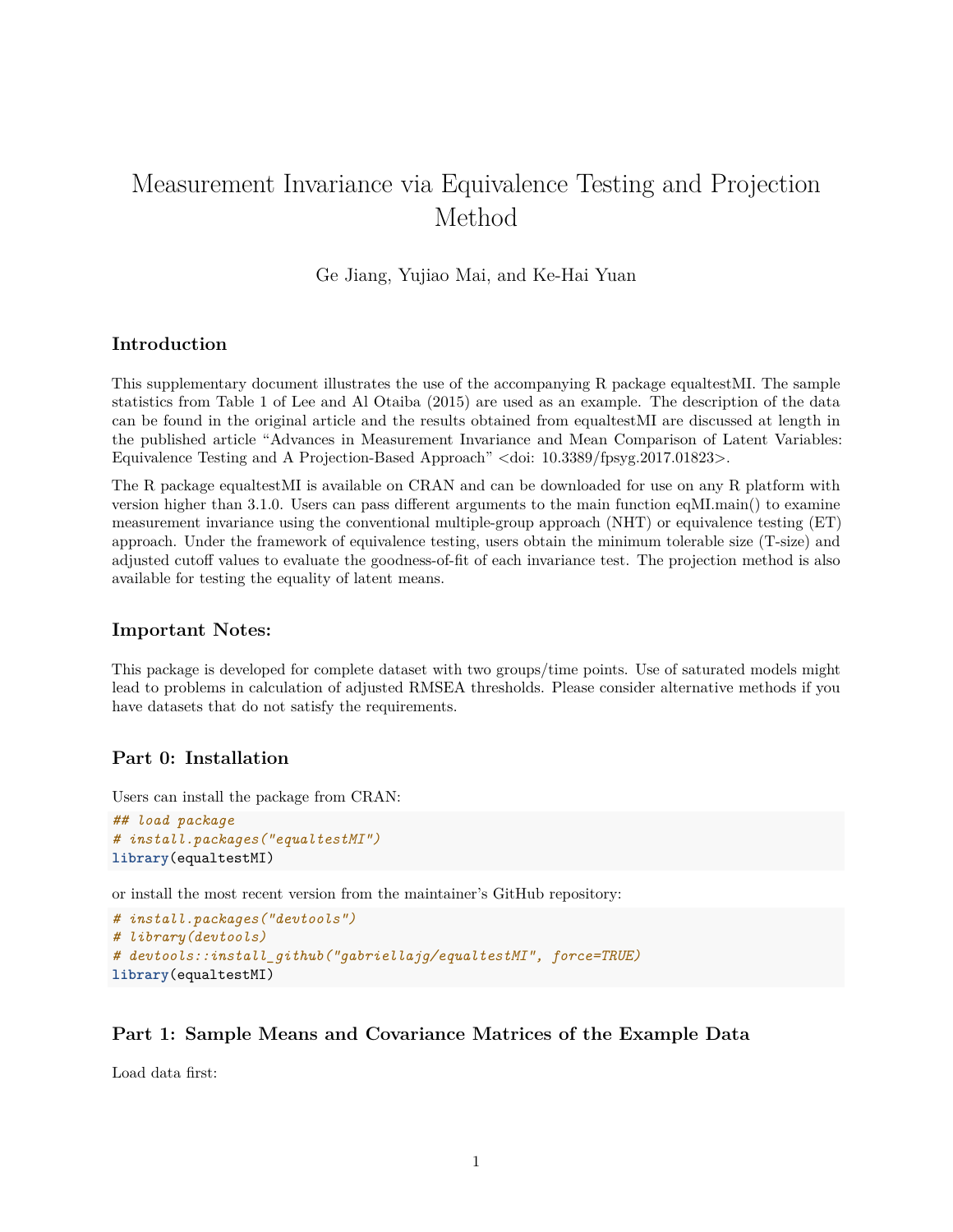```
data(LeeAlOtaiba)
# contains sample covariance matrices and sample means of four groups
```
We will use two of the groups as illustration:

```
## group 1 = boys ineligible for free-reduced lunches
Group1 <- LeeAlOtaiba$BoysIneligible
Group1 <- as.matrix(Group1)
## group 2 = boys eligible for free-reduced lunches
Group2 <- LeeAlOtaiba$BoysEligible
Group2 <- as.matrix(Group2)
# sample means:
M1 \leftarrow Group1[1,]M2 \leftarrow Group2[1,]# sample covariance matrices:
```
Cov1 <- Group1[2**:**7,] Cov2 <- Group2[2**:**7,]

**Sample statistics for boys ineligible for free-reduced lunches (Group 1):** Sample means:

|                           |       | #> Letter Name Letter Sound | Blending                                                          |  | Elision | Real Words Pseudo Words |  |       |  |
|---------------------------|-------|-----------------------------|-------------------------------------------------------------------|--|---------|-------------------------|--|-------|--|
| #>                        | 45.26 | 40.45                       | 10.91                                                             |  | 6.51    | 23.88                   |  | 14.12 |  |
| Sample Covariance Matrix: |       |                             |                                                                   |  |         |                         |  |       |  |
| #>                        |       |                             | Letter Name Letter Sound Blending Elision Real Words Pseudo Words |  |         |                         |  |       |  |

| #> Letter_Name  | 207.360 | 159.097 | 32.589 25.805 |               | 61.776 | 45.075 |
|-----------------|---------|---------|---------------|---------------|--------|--------|
| #> Letter_Sound | 159.097 | 280.228 | 42.888 36.748 |               | 76.123 | 60.204 |
| #> Blending     | 32.589  | 42.888  |               | 18.233 10.713 | 19.051 | 14.219 |
| #> Elision      | 25.805  | 36.748  |               | 10.713 20.070 | 20.372 | 16.709 |
| #> Real Words   | 61.776  | 76.123  |               | 19.051 20.372 | 73.616 | 47.429 |
| #> Pseudo_Words | 45.075  | 60.204  |               | 14.219 16.709 | 47.429 | 44.356 |

**Sample statistics for boys eligible for free-reduced lunches (Group 2):** Sample means:

|    |       | #> Letter Name Letter Sound Blending |      |      |       | Elision – Real Words Pseudo Words |
|----|-------|--------------------------------------|------|------|-------|-----------------------------------|
| #> | 41.32 | 34.88                                | 9.08 | 4.45 | 19.24 | 11.07                             |

Sample Covariance Matrix:

| # |                 |         | Letter_Name Letter_Sound Blending Elision Real_Words Pseudo_Words |               |               |        |        |
|---|-----------------|---------|-------------------------------------------------------------------|---------------|---------------|--------|--------|
|   | #> Letter_Name  | 295.840 | 232.200                                                           | 38.996 20.174 |               | 67.593 | 57.771 |
|   | #> Letter Sound | 232.200 | 324.000                                                           | 43.164 22.824 |               | 77.954 | 60.458 |
|   | #> Blending     | 38.996  | 43.164                                                            |               | 19.010 9.260  | 23.428 | 16.272 |
|   | #> Elision      | 20.174  | 22.824                                                            |               | 9.260 10.049  | 15.254 | 11.042 |
|   | #> Real Words   | 67.593  | 77.954                                                            |               | 23.428 15.254 | 64.320 | 38.411 |
|   | #> Pseudo Words | 57.771  | 60.458                                                            |               | 16.272 11.042 | 38.411 | 38.688 |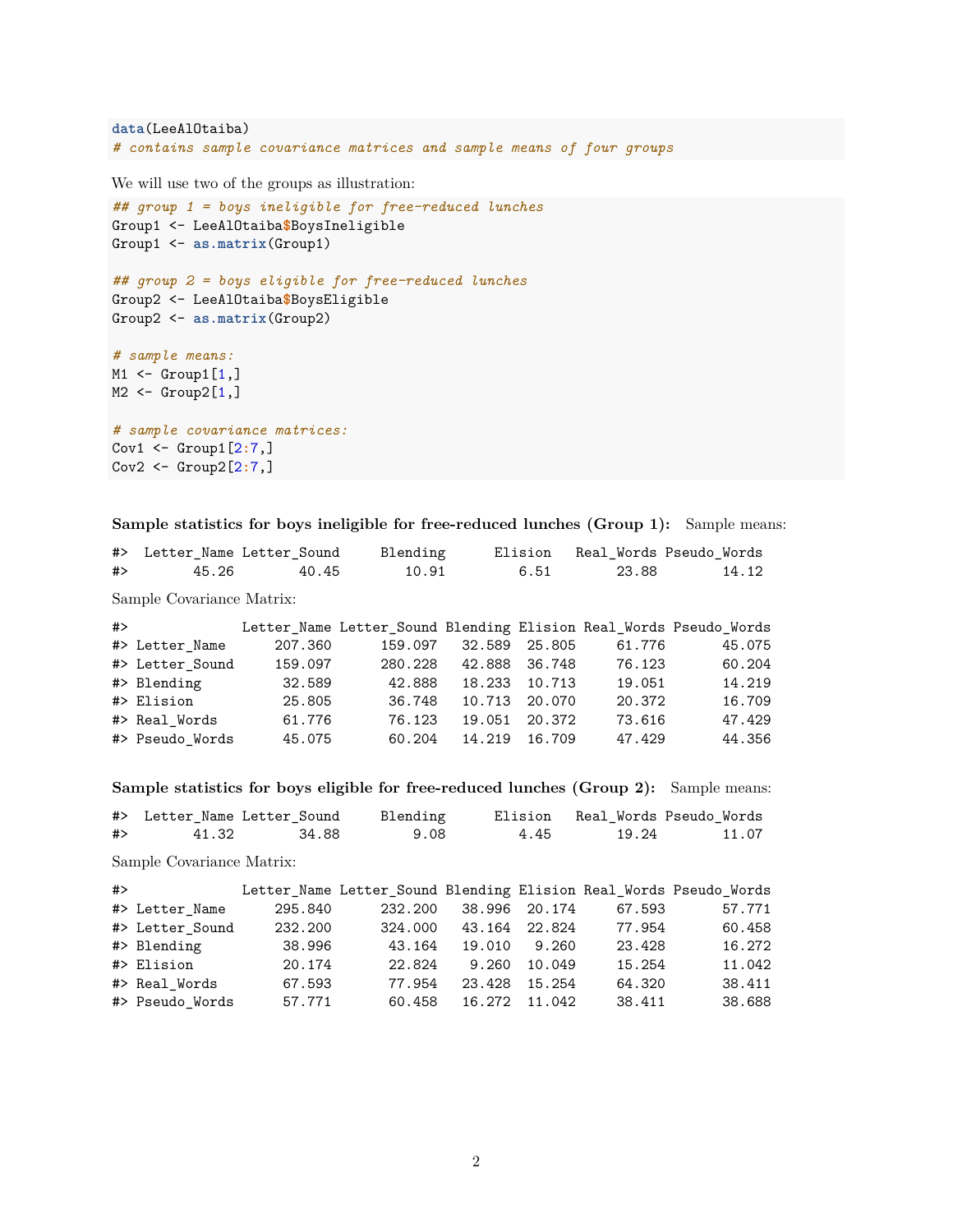**Part 2: R Script for Obtaining Results from Equivalence Testing and Projection Method**

```
## lavaan model syntax
model <- '
AlphabetKnowledge =~ Letter_Name+ Letter_Sound
PhonologicalAwareness =~ Blending + Elision
Spelling =~ Real_Words + Pseudo_Words
## the results using equivalence testing and projection method
## full R output will be presented in Part 3
test <- eqMI.main(model = model,
   sample.nobs = c(78, 174),
   sample.mean = list(M1, M2),
   sample.cov = list(Cov1, Cov2),
   meanstructure = TRUE,
   output = 'both',quiet = TRUE,
    equivalence.test = TRUE, adjRMSEA = TRUE,
    projection = TRUE, bootstrap = FALSE)
```
**Part 3: Full R Output of the "test" object in Part 2**

 $\overline{a}$ 

| #~ |                                                                                |                   |        |                           |        |            |        |  |  |
|----|--------------------------------------------------------------------------------|-------------------|--------|---------------------------|--------|------------|--------|--|--|
|    | #> ---------- Equality of Population Covariance Matrices under NHT ----------  |                   |        |                           |        |            |        |  |  |
| #  | Chisg Df                                                                       |                   | pvalue |                           |        |            |        |  |  |
|    | #> fit.pop.cov 48.85006 21 0.0005261173                                        |                   |        |                           |        |            |        |  |  |
| #  |                                                                                |                   |        |                           |        |            |        |  |  |
|    | #> ------- Chi-Square and Chi-Square-Difference Test under NHT                 |                   |        |                           |        |            |        |  |  |
| #  |                                                                                | Chisq Df          |        | pvalue Chisq.diff Df.diff |        | pvalue     |        |  |  |
|    | #> fit.pop.cov                                                                 | 48.850 21         | 0.001  |                           |        |            |        |  |  |
|    | #> fit.configural.g1                                                           | 4.408 6           | 0.622  |                           |        |            |        |  |  |
|    | #> fit.configural.g2                                                           | 10.641 6          | 0.100  |                           |        |            |        |  |  |
|    | #> fit.combine.groups                                                          | 15.049 12         |        |                           |        |            |        |  |  |
|    | #> fit.metric                                                                  | 20.033 15         | 0.171  | 4.984                     |        | 3<br>0.173 |        |  |  |
|    | #> fit.residuals                                                               | 42.512 21         | 0.004  | 22.479                    |        | 0.001<br>6 |        |  |  |
|    | #> fit.varfactor                                                               | 54.175 27         | 0.001  |                           | 11.663 | 6<br>0.070 |        |  |  |
|    | #> fit.scalar                                                                  | 23.732 18         | 0.164  |                           | 3.699  | 3<br>0.296 |        |  |  |
|    | #> fit.strong.means                                                            | 41.066 21         | 0.006  |                           | 17.334 | 3<br>0.001 |        |  |  |
|    | #> fit.strict.residuals                                                        | 45.968 24         | 0.004  | 22.237                    |        | 6<br>0.001 |        |  |  |
|    | #> fit.strict.means                                                            | 63.630 27         | 0.000  | 17.662                    |        | 3<br>0.001 |        |  |  |
| #> |                                                                                |                   |        |                           |        |            |        |  |  |
|    | #> -------- T-size epsilon, RMSEA, and Adjusted Cutoff Values under ET ------- |                   |        |                           |        |            |        |  |  |
| #  |                                                                                | epsilon_t RMESA_t |        | cut.01                    | cut.05 | cut.08     | cut.10 |  |  |
|    | #> fit.pop.cov                                                                 | 0.209             | 0.141  | 0.076                     | 0.097  | 0.121      | 0.139  |  |  |
|    | #> fit.configural.g1                                                           | 0.028             | 0.097  | 0.116                     | 0.133  | 0.157      | 0.175  |  |  |
|    | #> fit.configural.g2                                                           | 0.071             | 0.154  | 0.116                     | 0.133  | 0.157      | 0.175  |  |  |
|    | #> fit.metric                                                                  | 0.049             | 0.181  | 0.151                     | 0.164  | 0.187      | 0.205  |  |  |
|    | #> fit.residuals                                                               | 0.140             | 0.216  | 0.116                     | 0.133  | 0.157      | 0.175  |  |  |
|    | #> fit.varfactor                                                               | 0.078             | 0.161  | 0.116                     | 0.133  | 0.157      | 0.175  |  |  |
|    | #> fit.scalar                                                                  | 0.040             | 0.163  | 0.151                     | 0.164  | 0.187      | 0.205  |  |  |
|    | #> fit.strong.means                                                            | 0.125             | 0.289  | 0.151                     | 0.164  | 0.187      | 0.205  |  |  |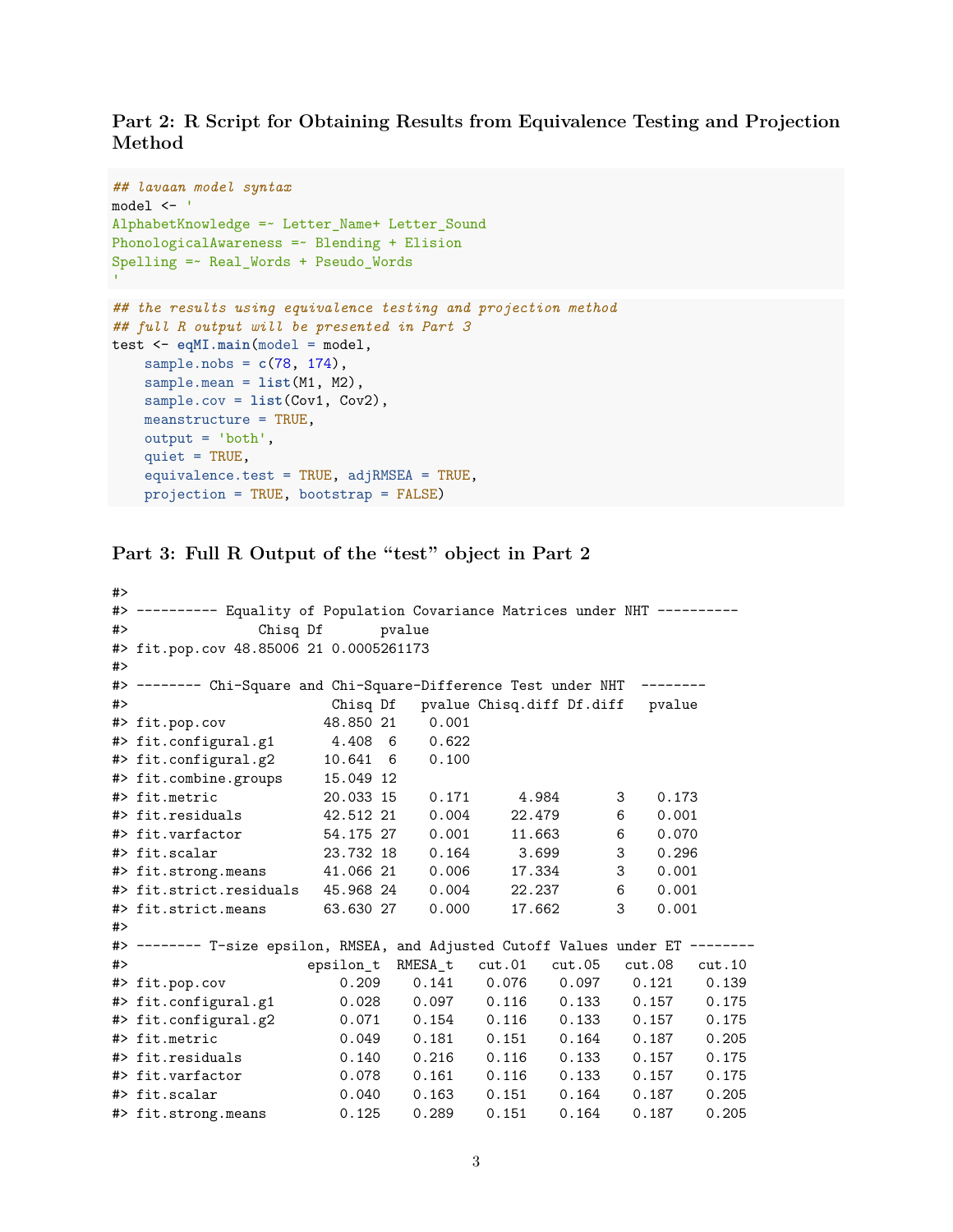```
#> fit.strict.residuals 0.138 0.215 0.116 0.133 0.157 0.175
#> fit.strict.means 0.127 0.291 0.151 0.164 0.187 0.205
#> goodness-of-fit
#> fit.pop.cov poor
#> fit.configural.g1 excellent
#> fit.configural.g2 fair
#> fit.metric fair
#> fit.residuals poor
#> fit.varfactor mediocre
#> fit.scalar close
#> fit.strong.means poor
#> fit.strict.residuals poor
#> fit.strict.means poor
#>
##> ---------- Means of Latent and Specific Factors by the Projection Method and under NHT ----------
#> Chisq Df pvalue
#> fit.mvmean 19.906793 6 0.0028771810
#> fit.common 18.672371 3 0.0003195302
#> fit.specific 4.163034 3 0.2443890413
#> Validity Index is 0.98856
#>
#> ---------- Means of Latent and Specific Factors by the Projection Method and under ET ----------
#> epsilon_t RMESA_t cut.01 cut.05 cut.08 cut.10
#> fit.mvmean 0.126 0.205 0.116 0.133 0.157 0.175
#> fit.common 0.133 0.298 0.151 0.164 0.187 0.205
#> fit.specific 0.043 0.170 0.151 0.164 0.187 0.205
#> goodness-of-fit
#> fit.mvmean poor
#> fit.common poor
#> fit.specific fair
#>
```
#### **Part 4: Some Commonly Performed Analysis**

1. results using conventional multiple-group SEM approach:

```
test1 <- eqMI.main(model = model,
   sample.nobs = c(78, 174), sample.cov = list(Cov1, Cov2),
   sample.mean = list(M1, M2), meanstructure = TRUE,
   equivalence.test = FALSE, adjRMSEA = FALSE)
```
2. results using conventional multiple-group SEM approach with mean structure tested by projection method:

```
test2 <- eqMI.main(model = model,
    sample.nobs = c(78, 174), sample.cov = list(Cov1, Cov2),
    sample.mean = list(M1, M2), meanstructure = TRUE,
    equivalence.test = FALSE, adjRMSEA = FALSE,
   projection = TRUE)
```
3. results using equivalence testing:

```
test3 <- eqMI.main(model = model,
   sample.nobs = c(78, 174), sample.cov = list(Cov1, Cov2),
```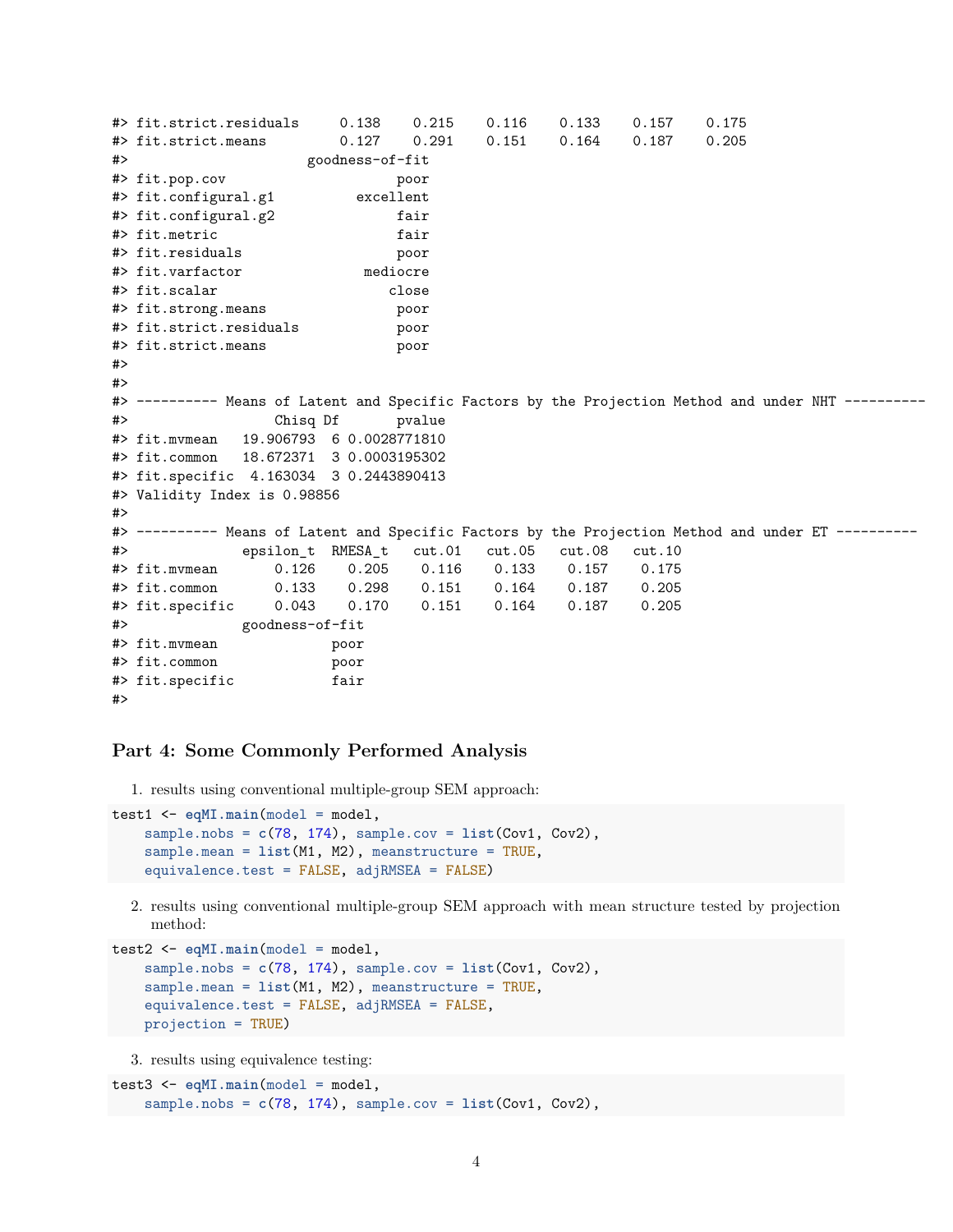```
sample.mean = list(M1, M2), meanstructure = TRUE,
equivalence.test = TRUE, adjRMSEA = FALSE)
```
4. results using equivalence testing and adjusted cutoff values:

```
test4 <- eqMI.main(model = model,
    sample.nobs = c(78, 174), sample.cov = list(Cov1, Cov2),
    sample.mean = list(M1, M2), meanstructure = TRUE,
    equivalence.test = TRUE, adjRMSEA = TRUE)
```
5. analysis of 4 with mean structure tested by projection method:

```
test5 <- eqMI.main(model = model,
    sample.nobs = c(78, 174), sample.cov = list(Cov1, Cov2),
    sample.mean = list(M1, M2), meanstructure = TRUE,
    equivalence.test = TRUE, adjRMSEA = TRUE,
   projection = TRUE)
```
6. if any of the tests above evaluate only mean structure or only covariance structure, add the argument "structure  $=$  'mean'" or "structure  $=$  'covariance'", say test5 with only mean structure:

```
test6 <- eqMI.main(model = model, structure = 'mean',
    sample.nobs = c(78, 174), sample.cov = list(Cov1, Cov2),
    sample.mean = list(M1, M2), meanstructure = TRUE,
    equivalence.test = TRUE, adjRMSEA = TRUE,
   projection = TRUE)
```
7. if raw data are available, say the name of the raw data is 'literacy.dat' and the variable of group membership is 'FRL', then test5 is conducted as:

```
test7 <- eqMI.main(model = model, data = literacy.dat,
    group = "FRL", meanstructure = TRUE,
    equivalence.test = TRUE, adjRMSEA = TRUE,
   projection = TRUE)
```
8. when raw data are available and project method is used, bootstrap resampling can be used to obtain empirical p-values of the tests conducted by project method by enabling bootstrap = TRUE.

```
test8 <- eqMI.main(model = model, data = literacy.dat,
    group = "FRL", meanstructure = TRUE,
    equivalence.test = TRUE, adjRMSEA = TRUE,
   projection = TRUE, bootstrap = TRUE)
```
9. in any of the tests above, the users can suppress the printing of results (not recommended) though the results are still contained in test9\$eqMI.stat:

```
test9 <- eqMI.main(model = model, data = literacy.dat,
    group = "FRL", meanstructure = TRUE,
    equivalence.test = TRUE, adjRMSEA = TRUE,
   projection = TRUE, bootstrap = FALSE,
   quite = TRUE)
```
10. in any of the tests above, the users can allow partial invariance by adding 'group.partial':

```
test10 <- eqMI.main(model = model, data = literacy.dat,
   group = "FRL", meanstructure = TRUE,
    group.partial = c("Spelling=~Real_Words", "Blending~1"),
   equivalence.test = TRUE, adjRMSEA = TRUE,
```